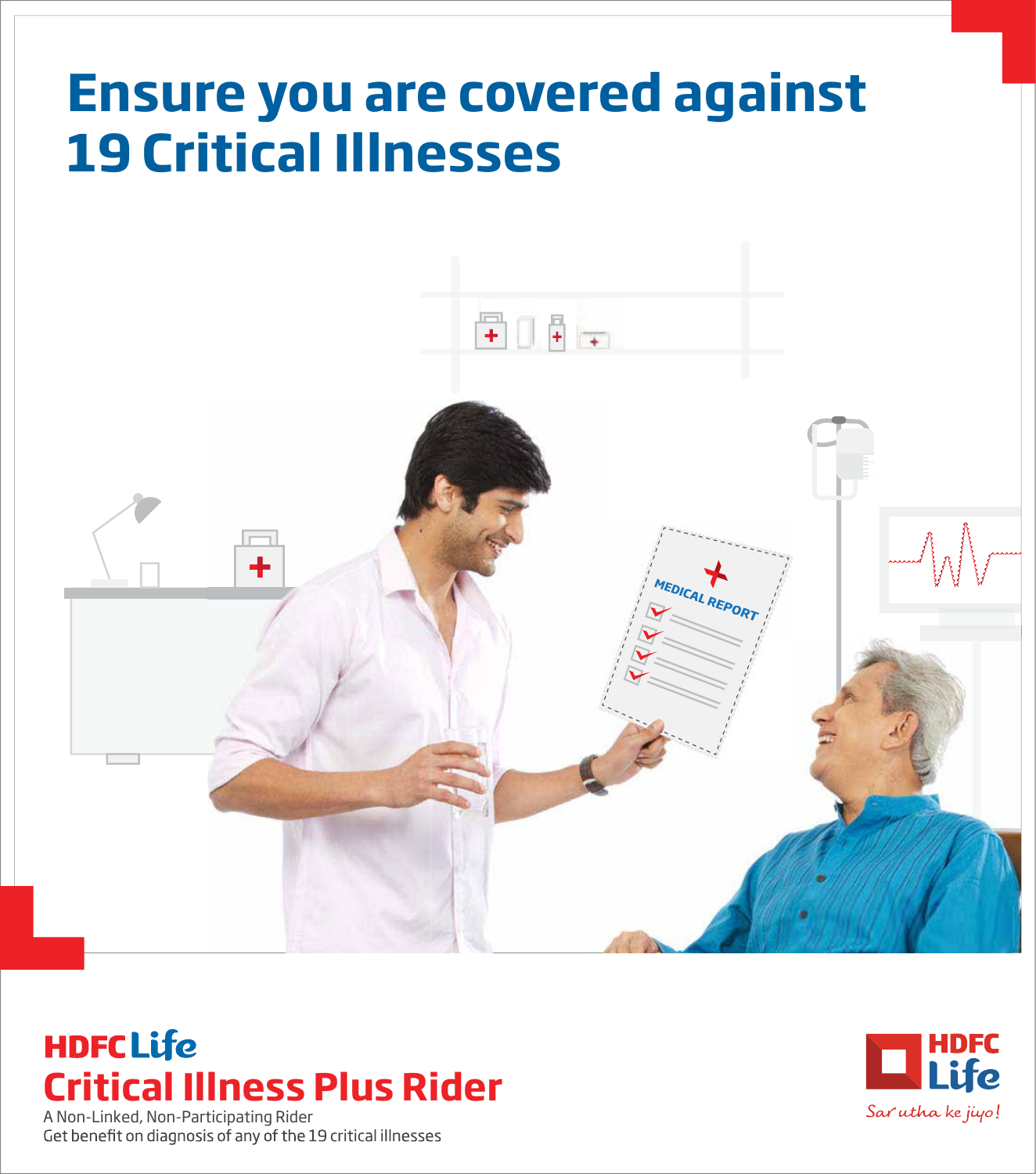Illnesses always come unexpectedly and adversely affect your life and financial situation. So have you considered the financial impact on your life if you were to suffer with a critical illness? Being absent from work during recovery or in worst case forced to quit working will definitely impact your income and coping up with the high medical expenses will wash out your savings.

HDFC Life Critical Illness Plus Rider is created to financially protect you and your family. This Rider provides a lump sum benefit on diagnosis of any one of the 19 critical illnesses which you can use to cover expenses associated with the illness and let you concentrate on getting better.

#### HDFC Life Critical Illness Rider at a glance

This Rider can be taken on single life basis at inception of the Base Policy or on any subsequent policy anniversary of the Base Policy subject to limits specified below:

| <b>Parameters</b>                      | Limit                                                                        |
|----------------------------------------|------------------------------------------------------------------------------|
| Minimum Entry Age (last birthday)      | 18 years                                                                     |
| Maximum Entry Age (last birthday)      | 65 years                                                                     |
| Maturity age (last birthday)           | Up to 75 years                                                               |
| Minimum Rider Policy Term              | 5 years                                                                      |
| Maximum Rider Policy term <sup>^</sup> | Maximum policy period offered<br>will be consistent with the base<br>policy. |
| Rider Premium Payment Term             | Regular Pay<br>Limited Pay - 5 and 10 years                                  |

 $^{\wedge}$  This Rider will not be offered where the outstanding Rider Premium Paying Term under the Base Policy is less than 5 years.

#### What amount of coverage can I get?

Minimum Rider Sum Assured offered under Rider is Rs 25,000

The maximum Rider Sum Assured offered is subject to our Board Approved Underwriting Policy. The maximum Rider Sum Assured as a proportion of Base Policy Sum Assured will be as per the prevailing regulations. Currently, the maximum Rider Sum Assured is equal to the Base Policy Sum Assured.

#### Which products can this Rider be offered with?

HDFC Life Critical Illness Plus Rider will be available with the following products:

- HDFC Life Click 2 Protect Plus (101N101V02)
- HDFC Life Sanchay (101N097V08)
- HDFC Life Classic Assure Plus (101N089V05)
- HDFC Life Sampoorn Samridhi Plus (101N102V05)
- HDFC Life YoungStar Udaan (101N099V03)
- HDFC Life Super Income (101N098V05)
- HDFC SL ProGrowth Super II (101L066V04)
- HDFC SL ProGrowth Flexi (101L072V05)
- HDFC Life ProGrowth Plus (101L081V05)
- HDFC Life Click 2 Invest (101L100V03)
- HDFC Life Click 2 Wealth (101L133V02)
- HDFC Life Click 2 Protect 3D Plus (101N115V05)
- HDFC Life Sanchay Plus (101N134V03)
- HDFC Life Pragati (101N114V04)
- HDFC Life Uday (101N105V04)
- HDFC Life Crest (101L064V03)
- HDFC Life Sampoorn Nivesh (101L103V02)
- HDFC Life YoungStar Super Premium (101L068V03)
- HDFC Life Sanchay Par Advantage (101N136V01)

#### What about the premiums?

Please consult your Financial Consultant to know your premium amount. The premium payment frequency for the Rider will be same as frequency of the Base Policy.

For individual policies where no commission is payable, the discount on the tabular premium rates will be as per the Base Policy to which this Rider is attached.

#### What is the benefit?

This Rider provides Rider Sum Assured as a lump sum benefit if the life assured survives for a period of 30 days following<br>diagnosis of any one of the 19 critical illnesses as specified below.

The Rider will terminate once the Rider Sum Assured has been paid or on the completion of the Rider Policy Term, whichever is earlier.

| <b>Critical Illnesses</b>                          |  |
|----------------------------------------------------|--|
| • Cancer of specified severity                     |  |
| . Open Chest CABG                                  |  |
| • First Heart Attack - of specified severity       |  |
| • Kidney Failure requiring regular dialysis        |  |
| . Major Organ/Bone Marrow Transplant               |  |
| · Stroke resulting in Permanent symptoms           |  |
| • Apallic Syndrome                                 |  |
| • Benign Brain Tumour                              |  |
| • Coma of specified severity                       |  |
| • End Stage Liver Disease                          |  |
| • End Stage Lung Disease                           |  |
| . Open Heart Replacement or repair of heart valves |  |
| • Loss of Limbs                                    |  |
| • Loss of Independent Existence                    |  |
| • Loss of Sight                                    |  |
| • Major Burns                                      |  |
| · Major Head Trauma                                |  |
| • Permanent Paralysis of limbs                     |  |
| • Surgery of Aorta                                 |  |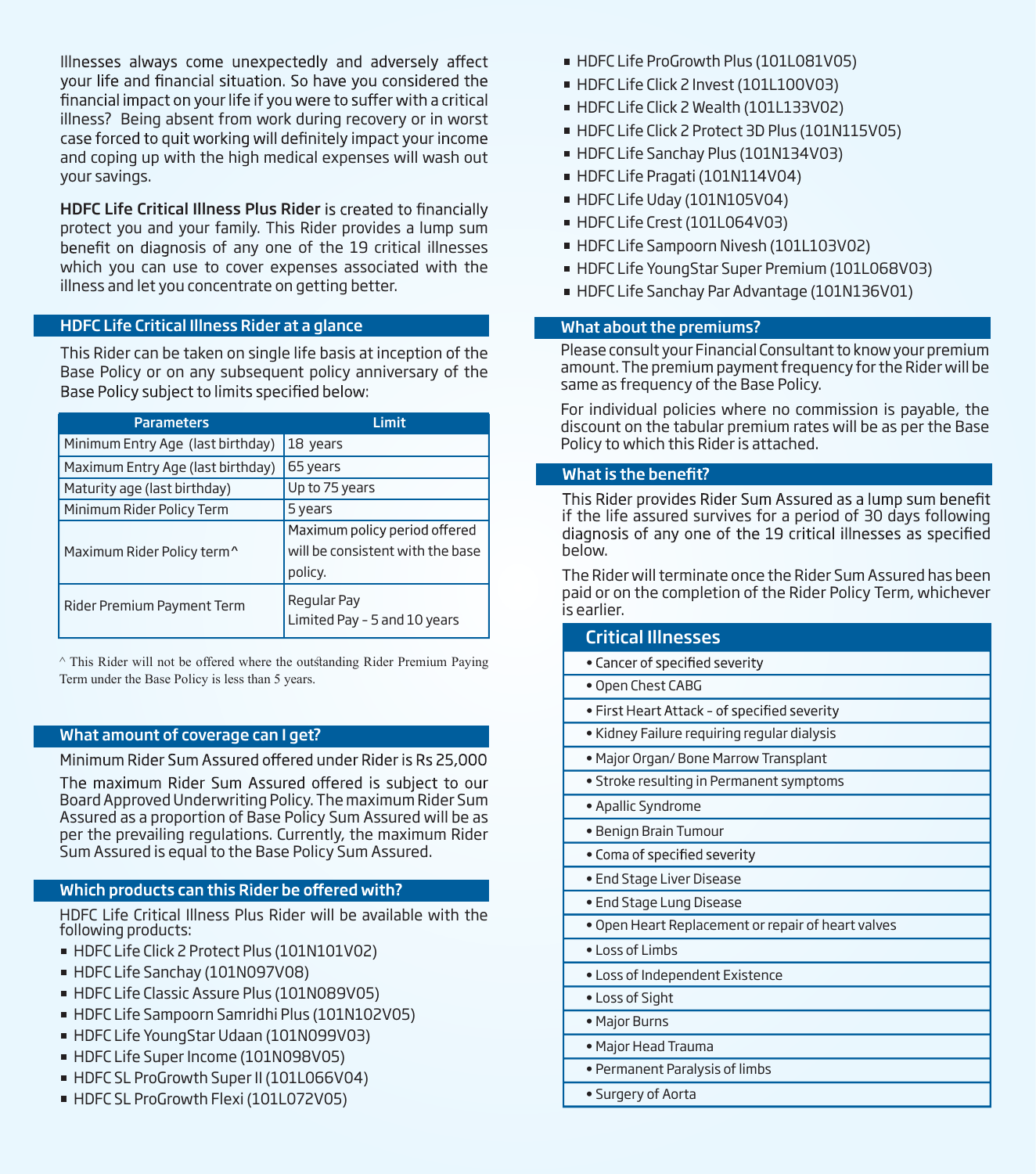Definitions of the covered conditions are given below in Annexure 1.

#### Is there any survival period before the claim?

The benefit will be payable only on survival for a period of 30 days from diagnosis of the critical illness.

If the diagnosis is made within the Rider Policy Term and however the survival period crosses the end point of Rider Policy Term, a valid claim arising as a result of such a diagnosis shall not be denied.

All the necessary claim documents should be submitted to us, within 60 days from the date of diagnosis. However, claims<br>filed even beyond such period would be considered if there are valid reasons for such a delay are given, as per the provisions of Authority's Circular No. IRDA/HLTH/MISC/CIR/216/09/2011, dated 20/09/2011.

#### Is there any waiting period?

Waiting period of 90 days will be applicable from the date of risk commencement.

On revival:

- If the policy is revived within 60 days, only the remaining part of waiting period will apply.
- If the policy is revived after 60 days, full 90 days waiting period will apply afresh.

Pre-existing disease (defined below) are excluded only for the first 48 months after policy inception or after reinstatement of policy, whichever is later

Pre-Existing Disease: Pre-existing Disease means any condition, ailment, injury or disease:

a) That is/are diagnosed by a physician within 48 months prior to the effective date of the policy issued by the insurer or its reinstatement or

b) For which medical advice or treatment was recommended by, or received from, a physician within 48 months prior to the effective date of the policy issued by the insurer or its reinstatement

Any condition with respect to the critical illnesses covered under this Rider for which the insured had signs or symptoms, and/or was diagnosed, and/or received medical advice/treatment unpaid premium till the date of reinstatement of Rider will also qualify as a Pre-existing disease condition.

#### What is the grace period?

The grace period applicable under this Rider shall be same as applicable to Base Policy to which the Rider is attached. The Rider can only be revived if the Base Policy is revived. The Rider Policy is considered to be in-force with the risk cover during the grace period without any interruption.

# What is the Death Benefit under the Rider?

There is no Death Benefit payable under this Rider.

#### What is the Maturity Benefit under the Rider?

There is no Maturity Benefit applicable under this Rider. The

Rider will terminate at the end of Rider Policy Term and no further benefits will be payable.

# What is the Surrender Benefit under the Rider?

There is no Surrender Benefit payable during the premium paying term. After completion of the premium paying term the<br>following surrender benefit would be payable:

| <b>Premium Pay</b> | <b>Surrender Value</b>                                                                         |  |
|--------------------|------------------------------------------------------------------------------------------------|--|
| Limited Pay        | Unexpired Coverage Term<br>50% x Total<br>Premiums Paid<br>$\lambda$<br>Original Coverage Term |  |
| Regular Pay        | No Surrender Value                                                                             |  |

#### What if I don't pay premiums?

In case the policyholder stops paying Rider Premium during the Rider Premium Paying Term, the Rider will lapse and no further benefits will be payable under this Rider.

#### What are revival conditions?

Revival of the Rider will be as per the revival conditions of the Base Policy to which it is attached. The Rider will be revived automatically if the Base Policy is revived and the due Rider premium is paid along with the Base Policy premium. When the Rider is cancelled the same cannot be revived independently.

#### What is not covered under this Rider?

We shall not be liable to pay any benefit if the critical illness is caused directly or indirectly by the following:

- Any of the listed critical illness conditions listed in annexure I where death occurs within 30 days of the diagnosis.
- Any sickness related condition manifesting itself within 90 days of the commencement of the policy/date of acceptance of risk or reinstatement of cover.
- Intentionally self-inflicted injury or attempted suicide, irrespective of mental condition.
- Alcohol or solvent abuse, or voluntarily taking or using any drug, medication or sedative unless it is an "over the counter" drug, medication or sedative taken according to package directions or as prescribed by a Medical Practitioner.
- Taking part in any act of a criminal nature with criminal intent
- Failure to seek medical or follow medical advice (as recommended by a Medical Practitioner\*)
- Radioactive contamination due to nuclear accident

\*A Medical practitioner is a person who holds a valid registration from the medical council of any state of India and is thereby entitled to practice medicine within its jurisdiction; and is acting within the scope and jurisdiction of his license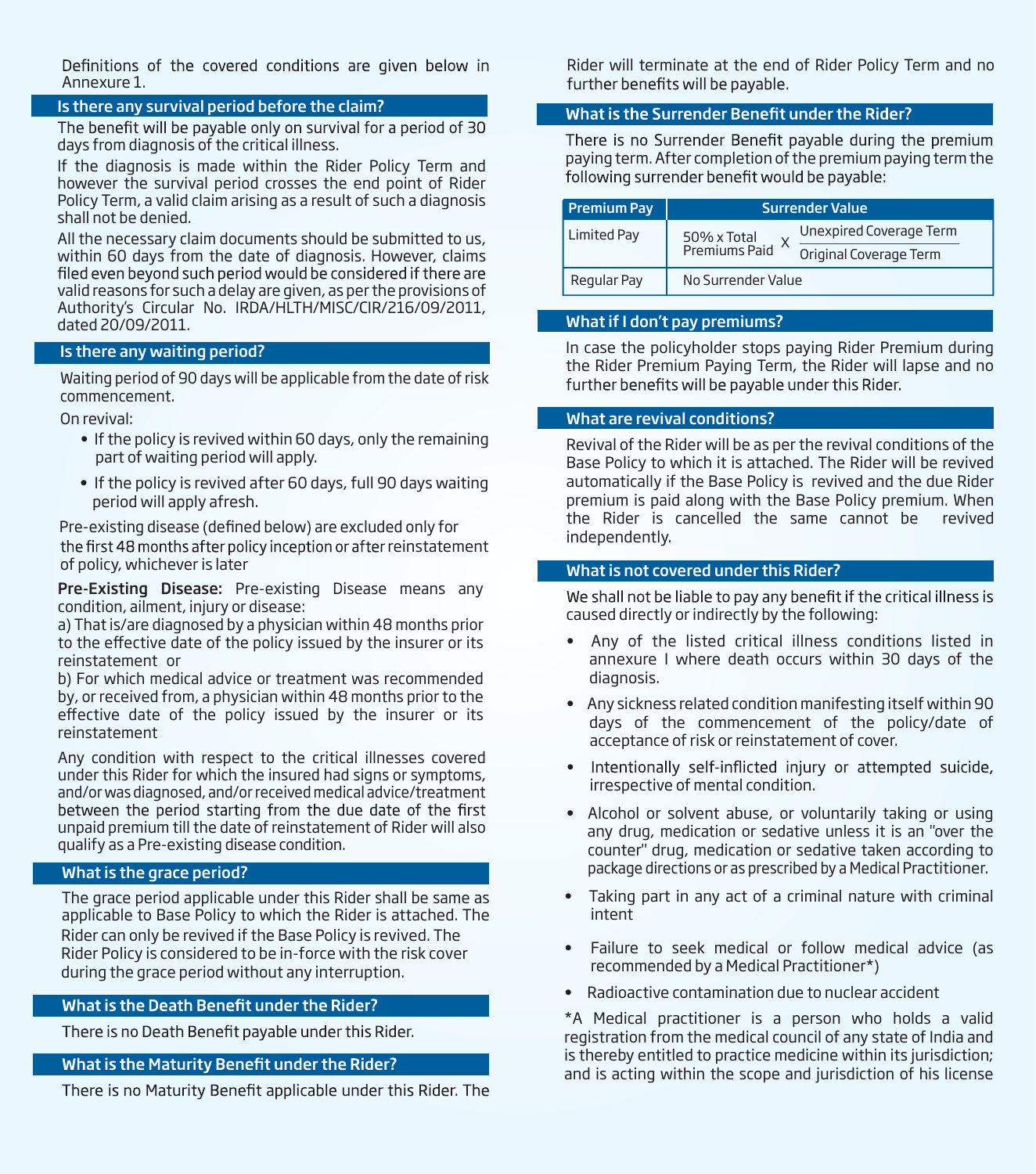but excluding the Practitioner who is:

- Insured/Policyholder himself or an agent of the Insured
- Insurance Agent, business partner(s) or employer/ employee of the Insured or
- A member of the Insured's immediate family.

# What are other terms & conditions?

- (i) Cancellation in Free-look Period: You shall have the option of cancelling the Rider, stating the reasons thereof, within 15 days from the date of receipt of the Rider Policy Document in case the policyholder is not agreeable to any Rider terms and conditions. The free-look period for policies purchased through Distance Marketing mode shall be 30 days.
	- If Rider is cancelled with the Base Policy, Company shall arrange to refund the Premium paid, subject to deduction of the proportionate risk Premium for the period on cover and the expenses incurred for medical examination (if any) and stamp duty, (if any).
	- If Rider is cancelled independently of the Base Policy then the Rider premium will be returned after adjusting proportionate Rider risk premium for the period of cover and the expenses incurred for medical examination (if any) and stamp duty (if any).The Rider can be cancelled in the free-look period independently of the Base Policy to which it is attached.
	- The Rider will be cancelled automatically if the Base Policy to which it is attached is cancelled in the free-look period.
- (ii) Cancellation of Rider after Free- look Period: You may choose to cancel the Rider without the cancellation of the Base Policy by discontinuing Rider premium payment. On cancellation, Rider shall terminate and Base Policy shall continue.
- (iii) Alterations: Rider term and Sum Assured cannot be altered. The premium payment frequency of the Rider can be changed if the premium payment frequency on the Base Policy is changed. The premium payment frequency of the Rider cannot be changed independently from the Base Policy.
- (iv) Nomination: Nomination for this Rider shall be as per the Nomination Schedule under the Base Policy and will be as per provisions of Section 39 of the Insurance Act, 1938 as amended from time to time.
- (v) Assignment and Transfer: Assignment for this Rider shall be as per the provisions of Section 38 of the Insurance Act, 1938 as amended from time to time and prevailing regulations.
- (vi) Prohibition of Rebates: In accordance with Section from time to time: No person shall allow or offer to allow, 41 of the Insurance Act, 1938 as amended

 either directly or indirectly, as an inducement to any person to take out or renew or continue an insurance in respect of any kind of risk relating to lives or property in India, any rebate of the whole or part of the commission payable or any rebate of the premium shown on the policy, nor shall any person taking out or renewing or continuing a policy accept any rebate, except such rebate as may be allowed in accordance with the published prospectuses or tables of the insurer

 Any person making default in complying with the provisions of this section shall be liable for a penalty which may extend to ten Lakh rupees.

# (vii) Non-Disclosure: In accordance with Section 45 of the Insurance Act, 1938 as amended from time to time:

No policy of life insurance shall be called in question on any ground whatsoever after the expiry of three years from the date of the policy, i.e., from the date of issuance of the policy or the date of commencement of risk or the date of revival of the policy or the date of the Rider to the policy, whichever is later.

- 1. A policy of life insurance may be called in question at any time within three years from the date of issuance of the policy or the date of commencement of risk or the date of revival of the policy or the date of the Rider to the policy, whichever is later, on the ground of fraud: Provided that the insurer shall have to communicate in writing to the insured or the legal representatives or nominees or asignees of the insured the grounds and materials on which such decision is based.
- 2. Not withstanding anything contained in sub-section (2), no insurer shall repudiate a life insurance policy on the ground of fraud if the insured can prove that the mis-statement of or suppression of a material fact was true to the best of his knowledge and belief or that there was no deliberate intention to suppress the fact or that such mis-statement of or suppression of a material fact are within the knowledge of the insurer: Provided that in case of fraud, the onus of disproving lies upon the beneficiaries, in case the policyholder is not alive.
- 3. A policy of life insurance may be called in question at any time within three years from the date of issuance of the policy or the date of commencement of risk or the date of revival of the policy or the date of the Rider to the policy, whichever is later, on the ground that any statement of or suppression of a fact material to the expectancy of

the life of the insured was incorrectly made in the proposal or other document on the basis of which the policy was issued or revived or Rider issued:Provided that the insurer shall have to communicate in writing to the insured or the legal representatives or nominees or assignees of the insured the grounds and materials on which such decision to repudiate the policy of life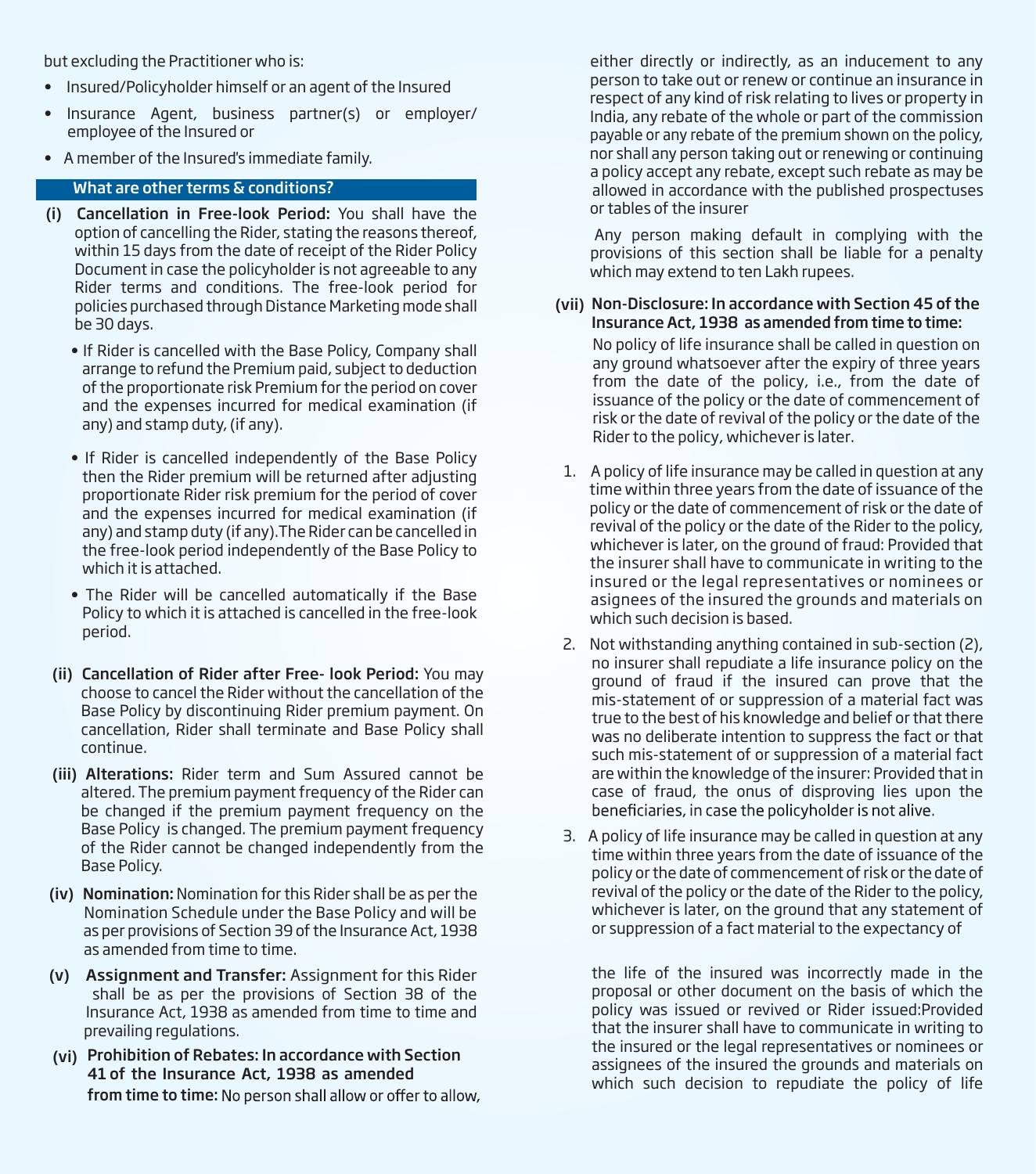insurance is based: Provided further that in case of repudiation of the policy on the ground of misstatement or suppression of a material fact, and not on the ground of fraud, the premiums collected on the policy till the date of repudiation shall be paid to the insured or the legal representatives or nominees or assignees of the insured within a period of ninety days from the date of such repudiation.

4. Nothing in this section shall prevent the insurer from calling for proof of age at any time if he is entitled to do so, and no policy shall be deemed to be called in question merely because the terms of the policy are adjusted on subsequent proof that the age of the life insured was incorrectly stated in the proposal.

#### (viii) Indirect & Direct Tax

#### Indirect Taxes

Taxes and levies shall be levied as applicable. Any taxes, statutory levy becoming applicable in future may become payable by you by any method including by levy of an additional monetary amount in addition to premium and or charges.

#### Direct Taxes

Tax will be deducted at the applicable rate from the payments made under the policy, as per the provisions of the Income Tax Act, 1961 as amended from time to time.

#### **Annexure 1: Definitions of covered illnesses**

#### (1) Apallic Syndrome

 Universal necrosis of the brain cortex with the brainstem remaining intact. Diagnosis must be confirmed by a neurologist acceptable to the Company and the condition must be documented for at least one month.

#### (2) Benign Brain Tumour

Benign brain tumor is defined as a life threatening, non-cancerous tumor in the brain, cranial nerves or meninges within the skull. The presence of the underlying tumor must be confirmed by imaging studies such as CT scan or MRI.

 This brain tumor must result in at least one of the following and must be confirmed by the relevant medical specialist.

- i. Permanent Neurological deficit with persisting clinical symptoms for a continuous period of at least 90 consecutive days or
- ii. Undergone surgical resection or radiation therapy to treat the brain tumor.

#### The following conditions are excluded:

 Cysts, Granulomas, malformations in the arteries or veins of the brain, hematomas, abscesses, pituitary tumors, tumors of skull bones and tumors of the spinal cord.

#### (3) Cancer of specified severity

 A malignant tumor characterized by the uncontrolled growth and spread of malignant cells with invasion and destruction of normal tissues. This diagnosis must be supported by histological evidence of malignancy. The term cancer includes leukemia, lymphoma and sarcoma.

#### The following are excluded –

- i) All tumors which are histologically described as carcinoma in situ, benign, pre-malignant, borderline malignant, low malignant potential, neoplasm of unknown behavior, or non-invasive, including but not limited to: Carcinoma in situ of breasts, Cervical dysplasia CIN-1, CIN - 2 and CIN-3.
- ii) Any non-melanoma skin carcinoma unless there is evidence of metastases to lymph nodes or beyond;
- iii) Malignant melanoma that has not caused invasion bey ond the epidermis;
- iv) All tumors of the prostate unless histologically classified as having a Gleason score greater than 6 or having progressed to at least clinical TNM classification T2N0M0
- v) All Thyroid cancers histologically classified as T1N0M0 (TNM Classification) or below;
- vi) Chronic lymphocytic leukaemia less than RAI stage 3
- vii) Non-invasive papillary cancer of the bladder histologically described as TaNOMO or of a lesser classification,
- viii) All Gastro-Intestinal Stromal Tumors histologically classified as T1N0M0 (TNM Classification) or below and with mitotic count of less than or equal to 5/50 HPFs;

#### (4) Coma of specified severity

- **i.** A state of unconsciousness with no reaction or response to external stimuli or internal needs. This diagnosis must be supported by evidence of all of the following:
- a) No response to external stimuli continuously for at least 96 hours;
- b) Life support measures are necessary to sustain life; and
- Permanent neurological deficit which must be assessed c) at least 30 days after the onset of the coma.
- ii. The condition has to be confirmed by a specialist medical practitioner.

#### The following is excluded:

• Coma resulting directly from alcohol or drug abuse

#### (5) Open Chest CABG

The actual undergoing of heart surgery to correct blockage or narrowing in one or more coronary artery(s), by coronary artery bypass grafting done via a sternotomy (cutting through the breast bone) or minimally invasive keyhole coronary artery bypass procedures. The diagnosis must be supported by a coronary angiography and the realization of surgery has to be confirmed by a cardiologist.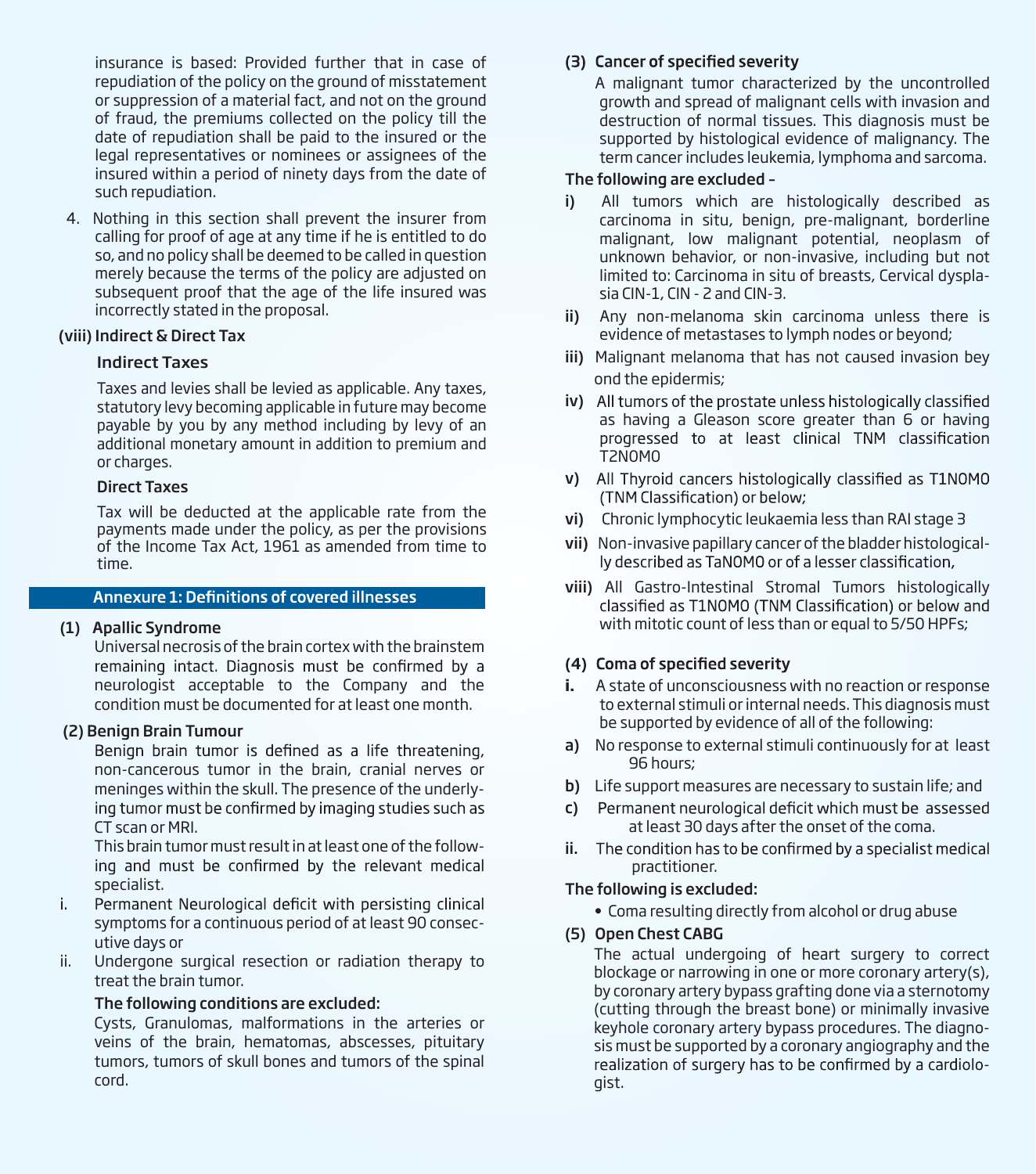# The following are excluded:

i. Angioplasty and/or any other intra-arterial procedures

# (6) End Stage Liver Disease

Permanent and irreversible failure of liver function that has resulted in all three of the following:

- i. Permanent jaundice; and
- ii. Ascites; and
- iii. Hepatic encephalopathy.

 Liver failure secondary to drug or alcohol abuse is excluded.

# (7) End Stage Lung Disease

End stage lung disease, causing chronic respiratory failure, as confirmed and evidenced by all of the following:

- i. FEV1 test results consistently less than 1 litre measured on 3 occasions 3 months apart; and
- ii. Requiring continuous permanent supplementary oxygen therapy for

hypoxemia; and

- iii. Arterial blood gas analysis with partial oxygen pressure of 55mmHg or less (PaO2 < 55mmHg); and
- iv. Dyspnea at rest.

# (8) First Heart Attack – of specified severity

The first occurrence of heart attack or myocardial infarction, which means the death of a portion of the heart muscle as a result of inadequate blood supply to the relevant area. The diagnosis for Myocardial Infarction should be evidenced by all of the following criteria:

- i. A history of typical clinical symptoms consistent with the diagnosis of acute myocardial infarction (For e.g. typical chest pain)
- ii. New characteristic electrocardiogram changes
- iii. Elevation of infarction specific enzymes, Troponins or other specific biochemical markers.

# The following are excluded:

- i. Other acute Coronary Syndromes
- ii. Any type of angina pectoris
- iii. A rise in cardiac biomarkers or Troponin T or I in absence of overt ischemic heart disease OR following an intra-arterial cardiac procedure.

# (9) Open heart replacement or repair of heart valves

 The actual undergoing of open-heart valve surgery is to replace or repair one or more heart valves, as a consequence of defects in, abnormalities of, or disease-affected cardiac valve(s). The diagnosis of the valve abnormality must be supported by an echocardiography and the realization of surgery has to be confirmed by a specialist medical practitioner. Catheter based techniques including but not limited to, balloon valvotomy/valvuloplasty are excluded.

# (10) Kidney Failure requiring regular dialysis

End stage renal disease presenting as chronic irreversible failure of both kidneys to function, as a result of which either regular renal dialysis (hemodialysis or peritoneal dialysis) is instituted or renal transplantation is carried out. Diagnosis has to be confirmed by a specialist medical practitioner.

# (11) Loss of Independent Existence

Confirmation by a consultant physician acceptable to the Company of the loss of independent existence due to illness or trauma, which has lasted for a minimum period of 6 months and results in a permanent inability to perform at least three (3) of the Activities of Daily Living (either with or without the use of mechanical equipment, special devices or other aids and adaptations in use for disabled persons). For the purpose of this benefit, the word "permanent", shall mean beyond the hope of recovery with current medical knowledge and technology.

# Activities of Daily Living are:-

 • Washing : the ability to wash in the bath or shower (including getting into and out of the bath or shower) or wash satisfactorily by other means.

- Dressing : the ability to put on, take off, secure and unfasten all garments and, as appropriate, any braces, artificial limbs or other surgical appliances.
- Transferring : the ability to move from a bed or an upright chair or wheelchair and vice versa.
- Mobility : The ability to move indoors from room to room on level surfaces.
- Toileting : the ability to use the lavatory or otherwise manage bowel and bladder functions so as to maintain a satisfactory level of personal hygiene.
- Feeding: the ability to feed oneself once food has been prepared and made available.

# The following is excluded:

 Any injury or loss as a result of War, invasion, hostilities (whether war is declared or not), civil war, rebellion, revolu tion or taking part in a riot or civil commotion.

# (12) Loss of Limbs

 The physical separation of two or more limbs, at or above the wrist or ankle level limbs as a result of injury or disease. This will include medically necessary amputation necessitated by injury or disease. The separation has to be permanent without any chance of surgical correction. Loss of Limbs resulting directly or indirectly from self-inflicted injury, alcohol or drug abuse is excluded.

# (13) Loss of Sight

Total, permanent and irreversible loss of all vision in both eyes as a result of illness or accident.

The Blindness is evidenced by:

- i. corrected visual acuity being 3/60 or less in both eyes or;
- ii. the field of vision being less than 10 degrees in both eyes.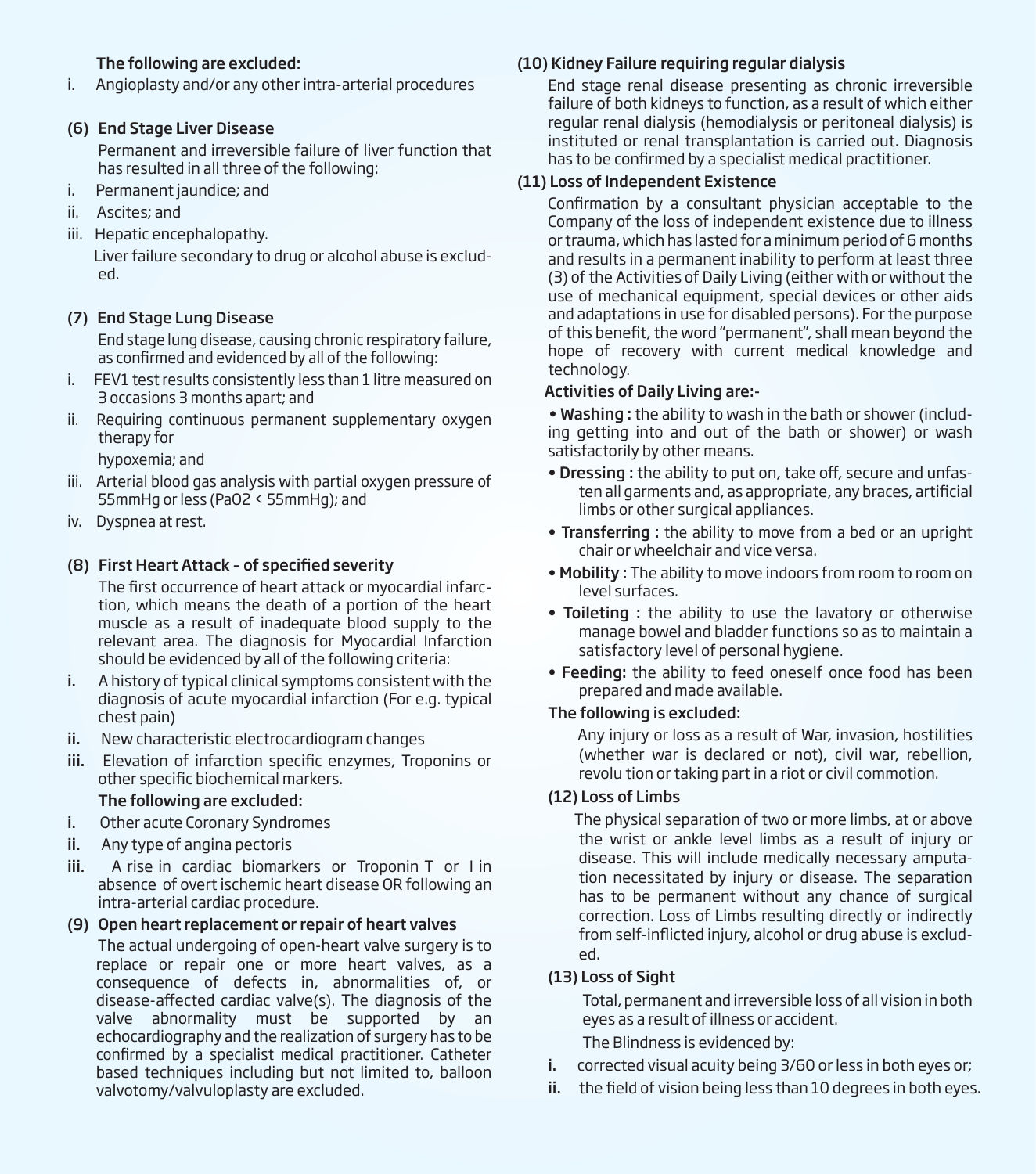The diagnosis of blindness must be confirmed and must not be correctable by aids or surgical procedure.

#### The following is excluded:

Any injury or loss as a result of War, invasion, hostilities (whether war is declared or not), civil war, rebellion, revolution or taking part in a riot or civil commotion.

# (14) Major Burns

There must be third-degree burns with scarring that cover at least 20% of the body's surface area. The diagnosis must confirm the total area involved using standardized, clinically accepted, body surface area charts covering 20% of the body surface area.

# (15) Major Head Trauma

Accidental head injury resulting in permanent Neurological deficit to be assessed no sooner than 3 months from the date of the accident. This diagnosis must be supported by unequivocal findings on Magnetic Resonance Imaging, Computerized Tomography, or other reliable imaging techniques. The accident must be caused solely and directly by accidental, violent, external and visible means and independently of all other causes.

The Accidental Head injury must result in an inability to perform at least three (3) of the following Activities of Daily Living either with or without the use of mechanical equipment, special devices or other aids and adaptations in use for disabled persons. For the purpose of this benefit, the word "permanent" shall mean beyond the scope of recovery with current medical knowledge and technology.

The Activities of Daily Living are:

- i. Washing: the ability to wash in the bath or shower (including getting into and out of the bath or shower) or wash satisfactorily by other means;
- Dressing: the ability to put on, take off, secure and unfasii. ten all garments and, as appropriate, any braces, artificial limbs or other surgical appliances;
- iii. Transferring: the ability to move from a bed to an upright chair or wheelchair and vice versa;
- iv. Mobility: the ability to move indoors from room to room on level surfaces;
- v. Toileting: the ability to use the lavatory or otherwise manage bowel and bladder functions so as to maintain a satisfactory level of personal hygiene;
- vi. Feeding: the ability to feed oneself once food has been prepared and made available.

# The following are excluded:

i. Spinal cord injury;

# (16) Major Organ / Bone Marrow Transplant

The actual undergoing of a transplant of:

- i. One of the following human organs: heart, lung, liver, kidney, pancreas, that resulted from irreversible end-stage failure of the relevant organ, or
- ii. Human bone marrow using haematopoietic stem cells. The undergoing of a transplant has to be confirmed by a specialist medical practitioner.

# The following are excluded:

- i. Other stem-cell transplants
- ii. Where only islets of langerhans are transplanted

# (17) Permanent Paralysis of limbs

Total and irreversible loss of use of two or more limbs as a result of injury or disease of the brain or spinal cord. A specialist medical practitioner must be of the opinion that the paralysis will be permanent with no hope of recovery and must be present for more than 3 months.

# (18) Stroke resulting in Permanent symptoms

Any cerebrovascular incident producing permanent neurological sequelae.This includes infarction of brain tissue, thrombosis in an intracranial vessel, haemorrhage and embolisation from an extracranial source. Diagnosis has to be confirmed by a specialist medica l practitioner and evidenced by typical clinical symptoms as well as typical findings in CT Scan or MRI of the brain. Evidence of permanent neurological deficit lasting for at least 3 months has to be produced.

# The following is excluded:

- i. Transient ischemic attacks (TIA)
- ii. Traumatic injury of the brain
- iii. Vascular disease affecting only the eye or optic nerve or vestibular functions.

# (19) Surgery of Aorta

The actual undergoing of surgery (including key-hole type) for a disease or injury of the aorta needing excision and surgical replacement of the diseased part of the aorta with a graft.

The term "aorta" means the thoracic and abdominal aorta but not its branches. Stent-grafting is not covered.